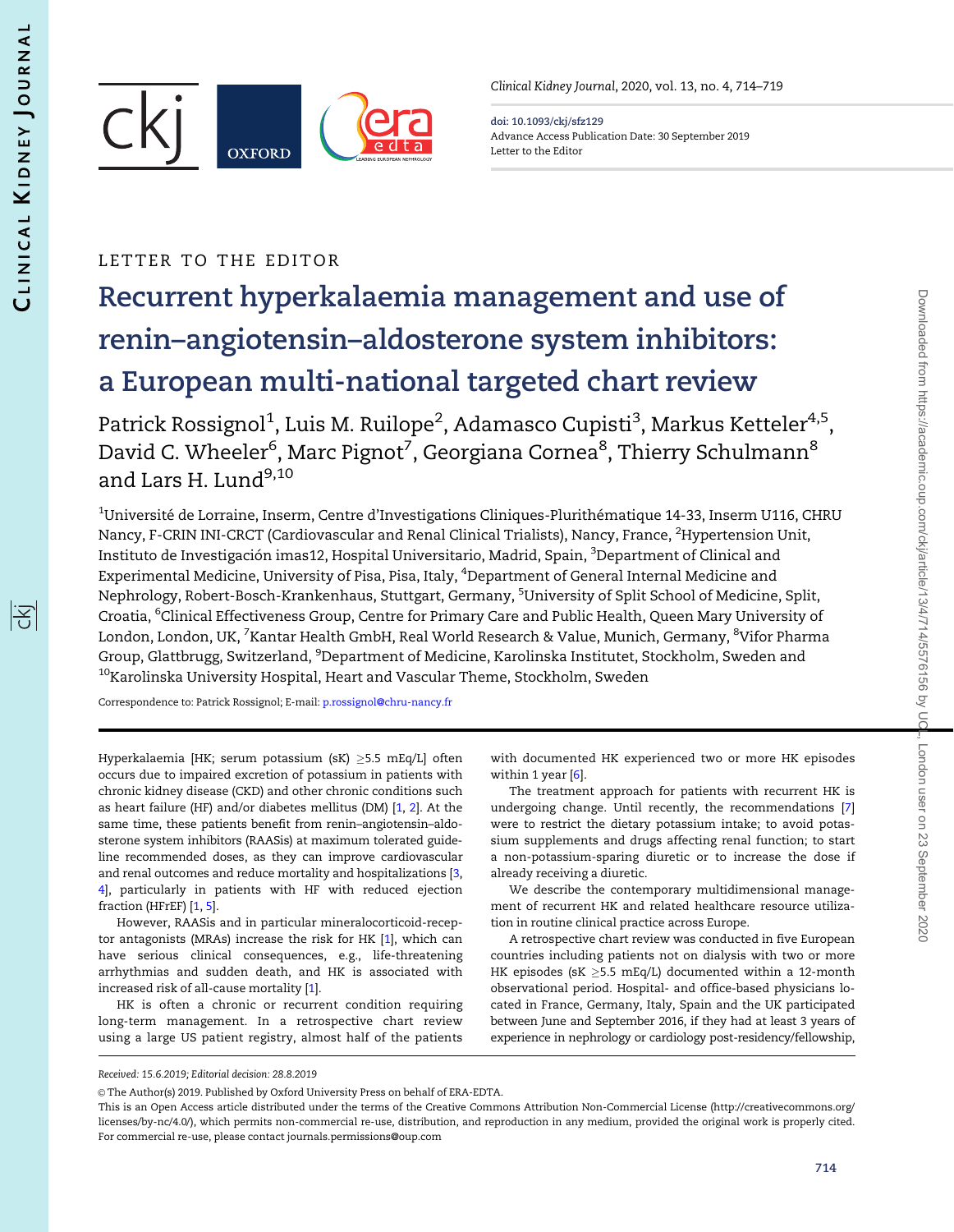and if they consulted/visited on average five or more patients with HK per month. The target number of physicians was 50 nephrologists plus 50 cardiologists per country. Each physician included a maximum of three patients. HK treatment and RAASi use were compared between two subsequent HK episodes (HK1 and HK2). Hospitalizations related to HK or comorbidities were documented (expanded methods in [Supplementary data\)](https://academic.oup.com/ckj/article-lookup/doi/10.1093/ckj/sfz129#supplementary-data).

Out of 825 physicians from France, Germany, Italy, Spain and the UK, 568 physicians were eligible and participated in the study. Two hundred and fifty-three (44.5%) were nephrologists and 315 (55.5%) were cardiologists, and included at least one eligible patient into the study [\(Supplementary data, Table S1\)](https://academic.oup.com/ckj/article-lookup/doi/10.1093/ckj/sfz129#supplementary-data). We studied 1457 patients, mean (SD) age was 66 (12) years. Comorbidities were common: CKD 68%, HF 40%, diabetes 36% and hypertension 72% [\(Table 1](#page-2-0) and [Supplementary data, Tables](https://academic.oup.com/ckj/article-lookup/doi/10.1093/ckj/sfz129#supplementary-data) [S2 and S3\)](https://academic.oup.com/ckj/article-lookup/doi/10.1093/ckj/sfz129#supplementary-data).

A RAASi prescription was reported for 60.5% of the patients. Angiotensin-converting enzyme inhibitors (ACEis) were most common (40.7% of all patients), and MRA use was <30% in HFrEF.

A total of 326 hospitalizations were reported in 307 patients, including 112 hospitalizations (36% of all hospitalizations) related directly to HK [\(Supplementary data, Tables S4 and S5](https://academic.oup.com/ckj/article-lookup/doi/10.1093/ckj/sfz129#supplementary-data)).

The proportion of patients with RAASi prescription was lower at HK2 than at HK1 for all medication classes. Interventions included low-potassium diet, sodium/calcium polystyrene sulphonate (SPS/CPS) and bicarbonates to similar extents at HK1 (88, 20 and 14%, respectively) and HK2 (89, 19 and 13%, respectively), while loop diuretics were less frequently used at HK2 (52%) versus HK1 (57%; [Figure 1](#page-3-0)). HK treatments varied across countries [\(Supplementary data, Figures S1 and S2\)](https://academic.oup.com/ckj/article-lookup/doi/10.1093/ckj/sfz129#supplementary-data) and by physician specialty ([Supplementary data, Table S6\)](https://academic.oup.com/ckj/article-lookup/doi/10.1093/ckj/sfz129#supplementary-data).

Both specialties reduced RAASi use between HK1 and HK2 [\(Supplementary data, Table S6](https://academic.oup.com/ckj/article-lookup/doi/10.1093/ckj/sfz129#supplementary-data)). At HK1, nephrologists reported a higher use of SPS/CPS (26.4% versus 13.9% of patients) and bicarbonate (21.7% versus 7.3%) compared with cardiologists. This was also the case at HK2.

The RAASi use at HK1 varied across countries, with higher RAASi use in the UK (78.2%) and Germany (69.7%) but lower use in France (42.4%) than overall (60.5%; [Supplementary data,](https://academic.oup.com/ckj/article-lookup/doi/10.1093/ckj/sfz129#supplementary-data) [Figure S1](https://academic.oup.com/ckj/article-lookup/doi/10.1093/ckj/sfz129#supplementary-data)). Differences remained at HK2. Use of ACEis, angiotensin receptor blockers (ARBs) and MRAs declined from HK1 to HK2 in all countries. Similarly, HK treatment strategies also varied. At HK1, SPS/CPS was used considerably more in France (45.4%) compared with overall (19.6%). In contrast, loop diuretic use was less common in France (48.8%, overall: 57.5%) and bicarbonate use was more common in Italy (20.1%) than overall (13.8%). Between HK1 and HK2, only small changes were seen for HK management options, with differences between countries remaining at HK2 ([Supplementary data, Figure S2](https://academic.oup.com/ckj/article-lookup/doi/10.1093/ckj/sfz129#supplementary-data)).

A logistic regression analysis based on 757–1457 observations showed that the existence of HF, CKD, DM and systolic or diastolic BP above median at baseline were significant independent variables for not receiving RAASi therapy, whereas age, gender,  $sK^+$  values and estimated glomerular filtration rate (eGFR) values were not significantly associated with the use of RAASis. Subsequently, in a multiple regression analysis with 11 variables, based on observations with non-missing values in dependent variables (results from 420 observations), only HF at baseline (all HF) remained significant as an independent vari-able associated with RAASi discontinuation ([Supplementary](https://academic.oup.com/ckj/article-lookup/doi/10.1093/ckj/sfz129#supplementary-data) [data, Table S7\)](https://academic.oup.com/ckj/article-lookup/doi/10.1093/ckj/sfz129#supplementary-data).

#### SUBGROUP ANALYSES

#### Patients with HFrEF

HFrEF was documented in 333 patients (22.8%), mostly with left ventricular ejection fraction of 30–40% ([Table 1](#page-2-0)). The use of RAASis,  $\beta$ -blockers and loop diuretics at HK1 was higher in HFrEF than in the overall population [\(Table 1\)](#page-2-0). Similar to the overall study population, the RAASi use was lower at HK2 than at HK1 ([Figure 2A\)](#page-4-0).

The prescription rate of ramipril or spironolactone, the most frequently used RAASis, decreased between HK1 and HK2 in patients with HFrEF ([Supplementary data, Figure S3A\)](https://academic.oup.com/ckj/article-lookup/doi/10.1093/ckj/sfz129#supplementary-data). About half of the patients with a ramipril or spironolactone prescription received the recommended target doses at HK1. For ramipril, this proportion declined at HK2 [\(Supplementary data,](https://academic.oup.com/ckj/article-lookup/doi/10.1093/ckj/sfz129#supplementary-data) [Figure S3B\)](https://academic.oup.com/ckj/article-lookup/doi/10.1093/ckj/sfz129#supplementary-data). For the other RAASis, the proportion of patients reaching  $\geq$ 100% of the recommended target dose at HK1 was 90% for eplerenone, about 50.0% for enalapril and lisinopril, and even lower for valsartan (14.3%) and losartan (6.7%). At HK2, the proportions of patients reaching the target dose declined further, except for eplerenone (data not shown).

Resource utilization, particularly hospitalizations, were more common in the subgroup with HFrEF compared with all other patients ([Supplementary data, Table S8\)](https://academic.oup.com/ckj/article-lookup/doi/10.1093/ckj/sfz129#supplementary-data).

#### Patients with CKD and diabetic Nephropathy

Patients with CKD plus HF had substantially higher hospitalization rates compared with HF patients without CKD (76.7% versus 23.3%; [Supplementary data, Table S5](https://academic.oup.com/ckj/article-lookup/doi/10.1093/ckj/sfz129#supplementary-data)). The use of RAASis, ACEis, ARBs, MRAs,  $\beta$ -blockers and loop diuretics was similar in patients with CKD (data not shown) and those with diabetic nephropathy (DN) ([Table 1](#page-2-0)).

RAASi use at HK1 was higher in the 376 DN patients (68.6%) than in the overall population [\(Table 1\)](#page-2-0). Similar to all patients studied, the RAASi use declined in DN between HK1 and HK2, but the change was only significant for ACEis [\(Figure 2B\)](#page-4-0). The use of loop diuretics and bicarbonates was higher in DN patients compared with the overall population, and hospitalizations were more frequently observed in these patients [\(Supplementary data, Table S8](https://academic.oup.com/ckj/article-lookup/doi/10.1093/ckj/sfz129#supplementary-data)).

#### DISCUSSION

To the best of our knowledge, this targeted chart review in cardiologists and nephrologists from five European countries showed for the first time detailed HK treatment patterns in Europe and assessed the number of HK-related hospitalizations in a population with at least two HK episodes within 12 months. RAASi use was lower at HK2 than at HK1. HK treatment options were differently used across the countries and by nephrologists and cardiologists. Hospitalizations related to recurrent HK or comorbidities were documented for 21.1% of the patients [\(Supplementary data, Table S8](https://academic.oup.com/ckj/article-lookup/doi/10.1093/ckj/sfz129#supplementary-data)). Of these hospitalizations, 36% were directly related to HK, 32% to cardiovascular reasons and 76% concerned CKD patients [\(Supplementary data,](https://academic.oup.com/ckj/article-lookup/doi/10.1093/ckj/sfz129#supplementary-data) [Table S5\)](https://academic.oup.com/ckj/article-lookup/doi/10.1093/ckj/sfz129#supplementary-data). This clearly shows the burden of HK in this specific setting and highlights the need for more effective mitigation strategies.

Results for patients with HFrEF or DN were largely consistent with the overall population, but both patient groups had a higher rate of healthcare resource utilization, particularly stationary hospitalizations. Importantly, a multiple regression

序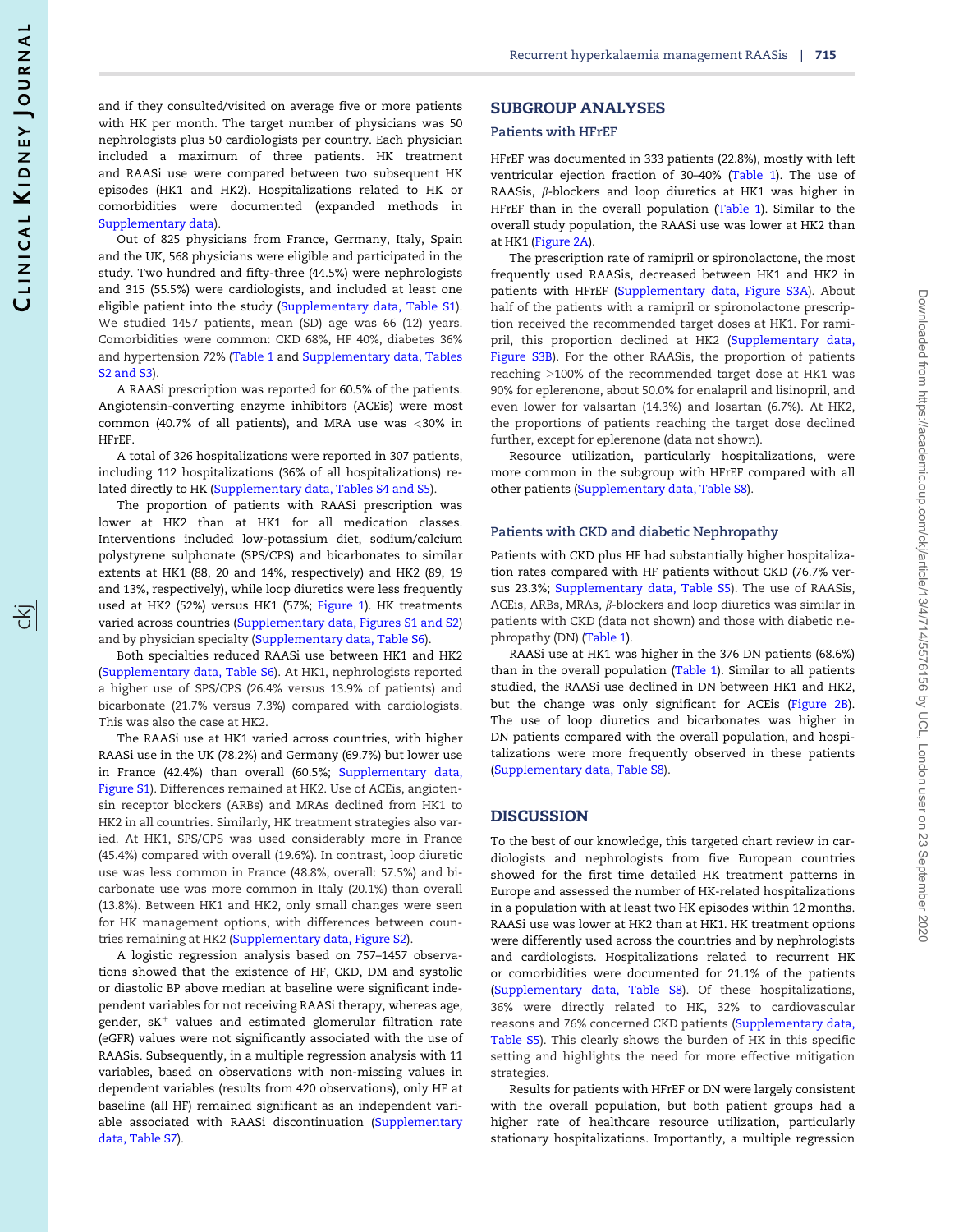|공

<span id="page-2-0"></span>

|  | Table 1. Patient demographics and clinical characteristics at the HK1 in all patients and the subgroups with HFrEF or DN |
|--|--------------------------------------------------------------------------------------------------------------------------|
|  |                                                                                                                          |

| Parameter                                                     | All patients      | HFrEF (LVEF $\leq$ 40%) | DN                |
|---------------------------------------------------------------|-------------------|-------------------------|-------------------|
| Patients, n                                                   | 1457              | 333                     | 376               |
| Age; mean (SD) (years)                                        | 66.2 (12. 43)     | 68.5 (11.11)            | 66.7 (10.92)      |
| Male sex, $n$ $%$                                             | 936 (64.2)        | 223 (67.0)              | 229 (60.9)        |
| BMI; mean (SD) $(kg/m2)$                                      | 27.4 (4.60)       | 28.2 (5.10)             | 28.9 (4.91)       |
| sK; mean (SD) <sup>a</sup> (mEq/L)                            | 5.9(0.78)         | 5.9(0.84)               | 5.9(0.70)         |
| Comorbidities                                                 |                   |                         |                   |
| $HF, n (\%)$                                                  | 587 (40.3)        | 301 (90.4)              | 167 (44.4)        |
| Total                                                         | 587 (100.0)       | 301 (100.0)             | 167 (100.0)       |
| HF with CKD <sup>b</sup>                                      | 408 (69.5)        | 213 (70.8)              | 165 (98.8)        |
| HF without CKD <sup>b</sup>                                   | 179 (30.5)        | 88 (29.2)               | 2(1.2)            |
| NYHA class, n (%)                                             |                   |                         |                   |
| Total <sup>b</sup>                                            | 587 (100.0)       | 301 (100.0)             | 167 (100.0)       |
| $\mathbf{I}$                                                  | 38 (6.5)          | 8(2.7)                  | 8(4.8)            |
| $\rm II$                                                      | 315 (53.7)        | 149 (49.5)              | 91 (54.5)         |
| Ш                                                             | 225 (38.3)        | 137 (45.5)              | 66 (39.5)         |
| IV                                                            | 9(1.5)            | 7(2.3)                  | 2(1.2)            |
| LVEF, $^{\rm b}$ n (%)                                        |                   |                         |                   |
| $<$ 30                                                        | 74 (5.6)          | 74 (22.2)               | 21(6.2)           |
| $30 - 40$                                                     | 259 (19.8)        | 259 (77.8)              | 70 (20.5)         |
| 41-49                                                         | 284 (21.7)        | 0                       | 83 (24.3)         |
| $50 - 75$                                                     | 421 (32.1)        | 0                       | 100 (29.3)        |
| >75                                                           | 16(1.2)           | 0                       | 1(0.3)            |
| Not done                                                      | 257 (19.6)        | $\mathsf{O}\xspace$     | 66 (19.4)         |
| Not documented                                                | 146               | $\mathbf 0$             | 35                |
| DM, n (%)                                                     | 520 (35.7)        | 125 (37.5)              | 345 (91.8)        |
| DM type, $n$ (%) <sup>b</sup>                                 |                   |                         |                   |
| Total                                                         | 520 (100.0)       | 125 (100.0)             | 345 (100.0)       |
| Type 1                                                        | 29 (5.6)          | 8(6.4)                  | 19 (5.5)          |
| Type 2                                                        | 473 (91.0)        | 113 (90.4)              | 308 (89.3)        |
| HbA1c, $n$ ; mean (SD) $(\%)$                                 | 633; 7.0 (1.60)   | 142; 7.2 (1.65)         | 280; 7.4 (0.95)   |
| Hypertension, n (%)                                           | 1047 (71.9)       | 256 (76.9)              | 300 (79.8)        |
| Blood pressure; mean (SD) (mmHg)                              |                   |                         |                   |
| Systolic                                                      | 143.2 (18.88)     | 141.1 (22.85)           | 145.8 (18.78)     |
| Diastolic                                                     |                   |                         |                   |
|                                                               | 83.4 (13.21)      | 81.9 (13.89)            | 83.4 (11.80)      |
| CKD, n (%)<br>CKD stage, $n$ (%) <sup>b</sup>                 | 996 (68.4)        | 233 (70.0)              | 370 (98.4)        |
|                                                               |                   |                         |                   |
| 1                                                             | 63(6.3)           | 14(6.0)                 | 16(4.3)           |
| $\overline{2}$                                                | 237 (23.8)        | 65 (27.9)               | 79 (21.4)         |
| 3                                                             | 445 (44.7)        | 110 (47.2)              | 178 (48.1)        |
| 4                                                             | 216 (21.7)        | 40 (17.2)               | 90 (24.3)         |
| 5 (not on dialysis)                                           | 34 (3.4)          | 4(1.7)                  | 7(1.9)            |
| Not documented                                                | $\mathbf{1}$      | 0                       | 0                 |
| eGFR, <sup>c</sup> n; mean (SD) (mL/min/1.73 m <sup>2</sup> ) | 757; 44.8 (22.19) | 181; 43.4 (23.56)       | 232; 39.0 (15.60) |
| Concomitant medications                                       |                   |                         |                   |
| RAASi medication, n (%)                                       | 881 (60.5)        | 238 (71.5)              | 258 (68.6)        |
| ACEis                                                         | 593 (40.7)        | 180 (54.1)              | 174 (46.3)        |
| ARBs                                                          | 282 (19.4)        | 60 (18.0)               | 86 (22.9)         |
| <b>MRAs</b>                                                   | 177 (12.1)        | 96 (28.8)               | 46 (12.2)         |
| Other medications, n (%)                                      |                   |                         |                   |
| $\beta$ -blockers                                             | 515 (35.3)        | 201 (60.4)              | 157 (41.8)        |
| Loop diuretics                                                | 838 (57.5)        | 260 (78.1)              | 255 (67.8)        |

Proportions are given as percent of valid documented cases. Not documented cases are not included in the calculations. They are still presented to see how many values are missing. There were missing values for LVEF in patients without HFrEF (n = 403, 27.65% of total study cohort), for stage of CKD in one individual without CKD  $(n = 1, 0.06\%$  of total study cohort), for cause of CKD  $(n = 45, 4.5\%$  of total population) and for microalbuminuria  $(n = 690, 47.35\%$  of total cohort during HK1, and  $n = 854$ , 58.61% of total cohort during HK2).

<sup>a</sup>sK values <1.5 or >8 mEq/L were considered implausible and excluded from the analysis.

b The proportions for HF with or without CKD, NYHA class, DM type and CKD stage are based on the number of patients who have documented HF, DM and CKD, respectively (100%). For some patients, the NYHA class, DM type or CKD stage was not documented.

<sup>c</sup>Calculated according to Modification of Diet in Renal Disease formula.

BMI, body mass index; HbA1c, haemoglobin A1c; LVEF, left ventricular ejection fraction; mEq, milliequivalent; NYHA, New York Heart Association.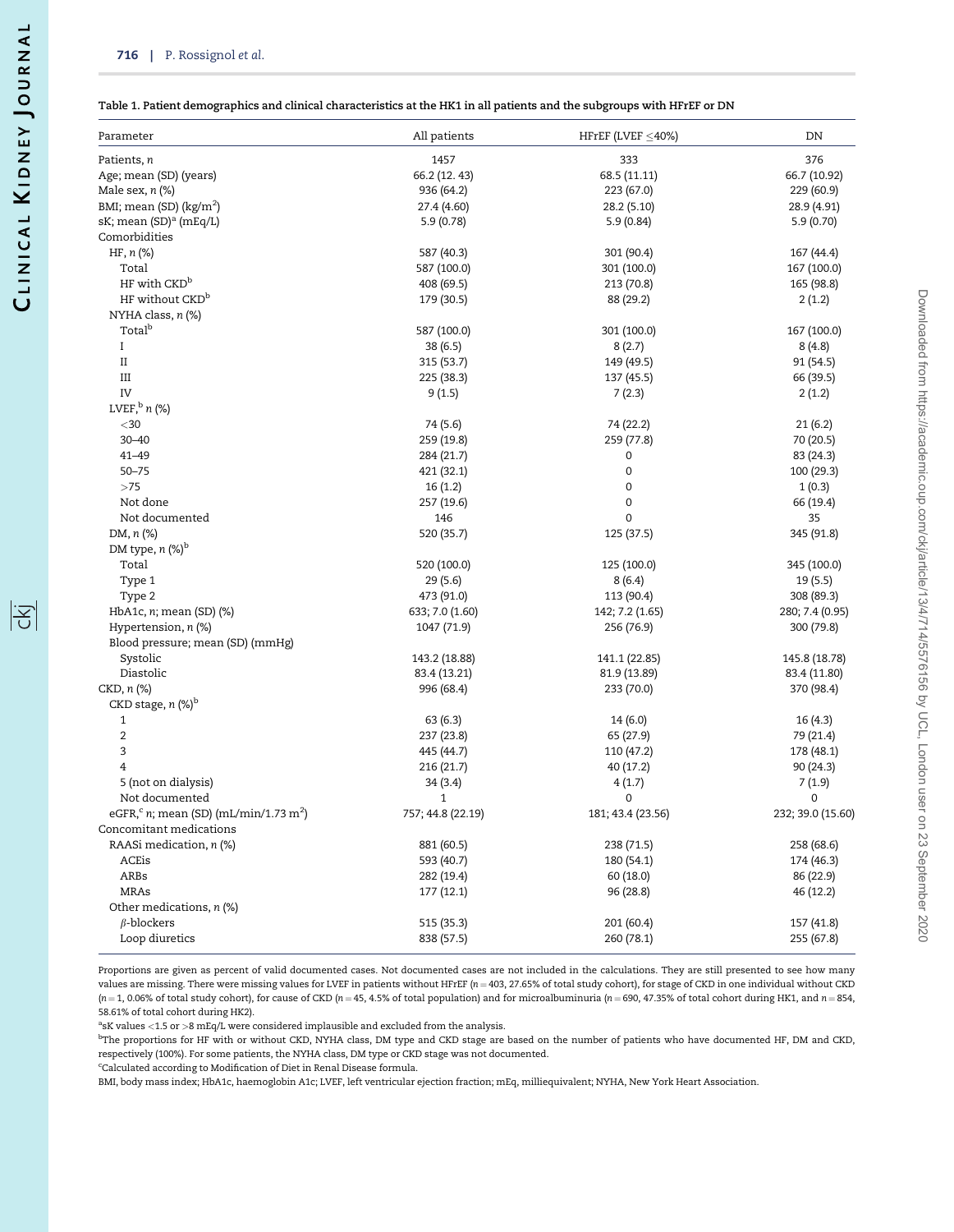<span id="page-3-0"></span>

FIGURE 1: RAASi use and HK treatment at HK1/HK2 in the 12-month observational period ( $n = 1457$  patients). Significant difference from HK1 McNemar test: \*\*P = 0.006;  $^{**}\!$ P  $<$  0.001. HK episodes were defined by sK  $\geq$ 5.5 mEq/L. If the treatment regimen changed during a visit, the new regimen was recorded.

analysis showed that only HF at baseline remained significant as an independent variable associated with RAASi discontinuation.

Controlling HK in this population is especially important, as recently shown by a Spanish single-centre registry, where potassium normalization after an HK or hypokalaemic episode was associated with lower mortality [\[8](#page-5-0)].

The availability of new potassium-binding agents, i.e. patiromer and sodium zirconium cyclosilicate, which are now approved in Europe for the treatment of HK, may change HK treatment patterns and extend the use of RAASis in patients with HF and CKD as already shown with patiromer [[2,](#page-5-0) 9-11]. Whether this translates into better outcomes warrants dedicated clinical trials.

This study has limitations. The questionnaire was not specifically designed to capture changes in RAASi prescription and dose reductions or discontinuation (especially after the first HK episode). The sample of physicians and patients was based on practicability, and hence may not be representative. To minimize the problem, a large number of physicians/centres were included who could enter only up to three patients each. Moreover, the characteristics of HK episodes that led to hospitalizations were not contrasted with those of HK episodes that did not lead to hospitalizations.

There are also strengths to this kind of data collection since chart reviews reflect the real-world situation in routine clinical practice including patients with a wider range of age and comorbidities than those included in clinical trials.

In conclusion, recurrent HK was associated with RAASi discontinuation and dose lowering. Among patients with recurrent HK, a major cause of hospitalization is HK. More effective HK mitigation strategies thus are needed.

## SUPPLEMENTARY DATA

[Supplementary data](https://academic.oup.com/ckj/article-lookup/doi/10.1093/ckj/sfz129#supplementary-data) are available at ckj online.

### ACKNOWLEDGEMENTS

The authors thank Marian Schmidt (study development, data management), Johannes Stadler (statistical analysis), Dr Maria Niki Aigyptiadou and Bianca Arendt (medical writing) and all Kantar Health GmbH, Munich, Germany, as well as Lorraine Zakin, Vifor Pharma Group, Glattbrugg, Switzerland (input to the data analysis and manuscript), for their services.

### FUNDING

This study was developed and funded by the Vifor Pharma, Switzerland.

## AUTHORS' CONTRIBUTIONS

M.P. (Kantar Health GmbH, Germany) developed the conception and design of the study, collaborating with G.C. and T.S. (Vifor), for data analysis and compilation. Academic researchers provided their expertise to independently interpret and report the results. They had unrestricted access to the collected data. P.R. and M.P. helped with the outline of the manuscript and data validation. L.H.L. contributed to data interpretation and critical revision of manuscript. P.R. and L.H.L. provided important guidance for the finalization of the manuscript. All authors contributed to drafting the article or critically revised it, and provided intellectual content of critical importance to the work described. All authors read and approved the final version of the article. D.C.W. helped with data interpretation, revising the manuscript, provided intellectual content and approved the final version.

阁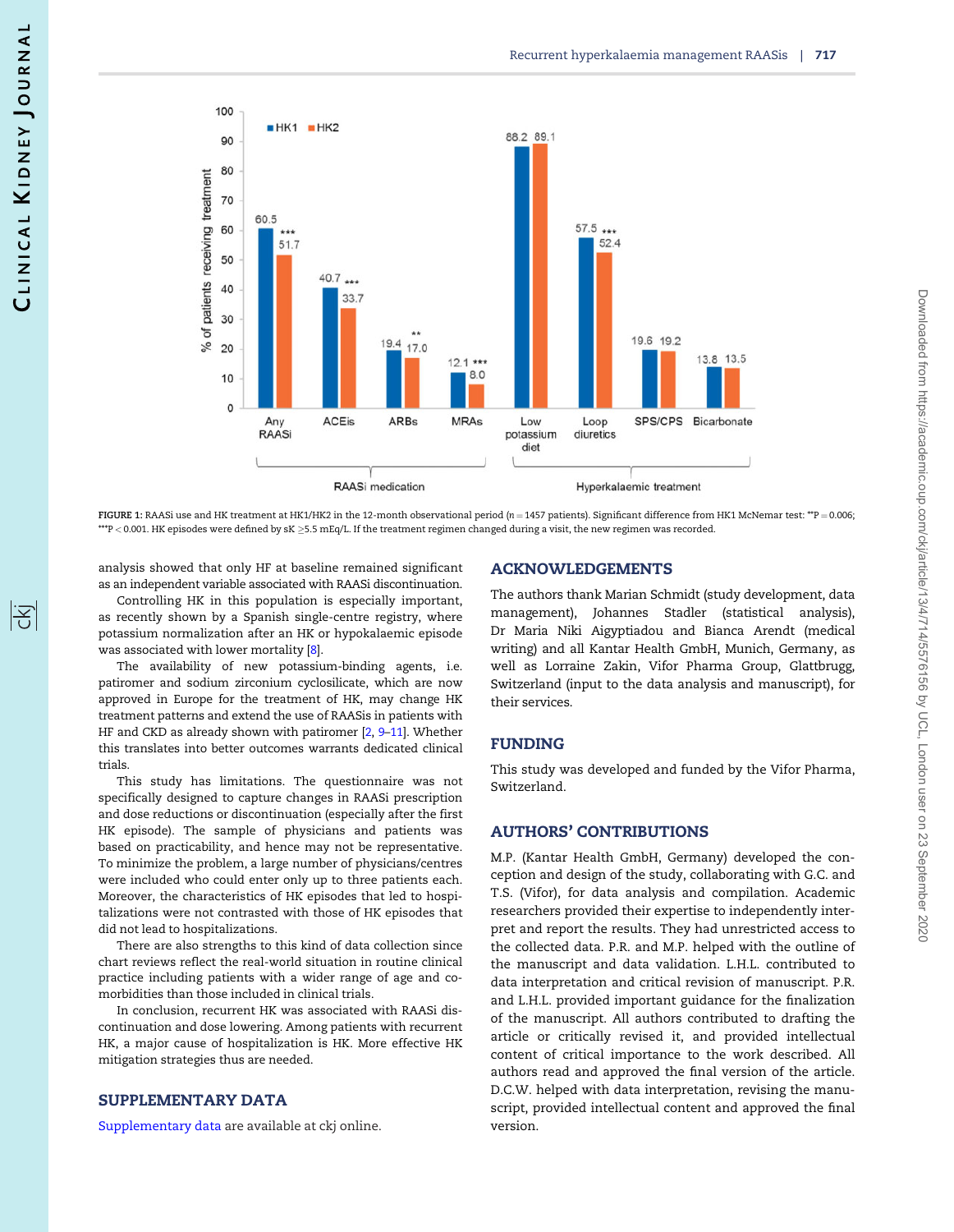<span id="page-4-0"></span>

FIGURE 2: RAASi use and HK treatment at HK1/HK2 in the 12-month observational period in the subgroups of patients with (A) HFrEF (n = 333) or (B) DN (n = 376). Significant difference from HK1, McNemar test: \*\*\*P < 0.001.

## CONFLICT OF INTEREST STATEMENT

P.R. reports personal fees (consulting) for Idorsia and G3P, honoraria from AstraZeneca, Bayer, CVRx, Fresenius, Grunenthal, Novartis, NovoNordisk, Servier, Stealth Peptides, Ablative Solutions, Corvidia, Relypsa and Vifor Fresenius Medical Care Renal Pharma, outside the submitted work, P.R. is the cofounder of CardioRenal. L.M.R. received consulting and speaker fees from Vifor. A.C. received consulting fees from Vifor Fresenius Medical Care Renal Pharma, Fresenius Kabi, Dr Shar, Shire. M.K. received consulting and lecturing fees from Vifor Fresenius Medical Care Renal Pharma, Vifor Pharma and Fresenius Medical Care. D.C.W. received

consultancy fees from Amgen, AstraZeneca, Boehringer Ingelheim, Napp, Vifor Fresenius and GalaxoSmithKline. M.P. is an employee of Kantar Health GmbH, Germany, who conducted the study. G.C. and T.S. are employees of the Vifor Pharma Group. L.H.L. received research grants and consulting fees from AstraZeneca, Vifor Pharma and Relypsa.

## REFERENCES

[1](#page-0-0). Collins AJ, Pitt B, Reaven N et al. Association of serum potassium with all-cause mortality in patients with and without heart failure, chronic kidney disease, and/or diabetes. Am J Nephrol 2017; 46: 213–221

阁